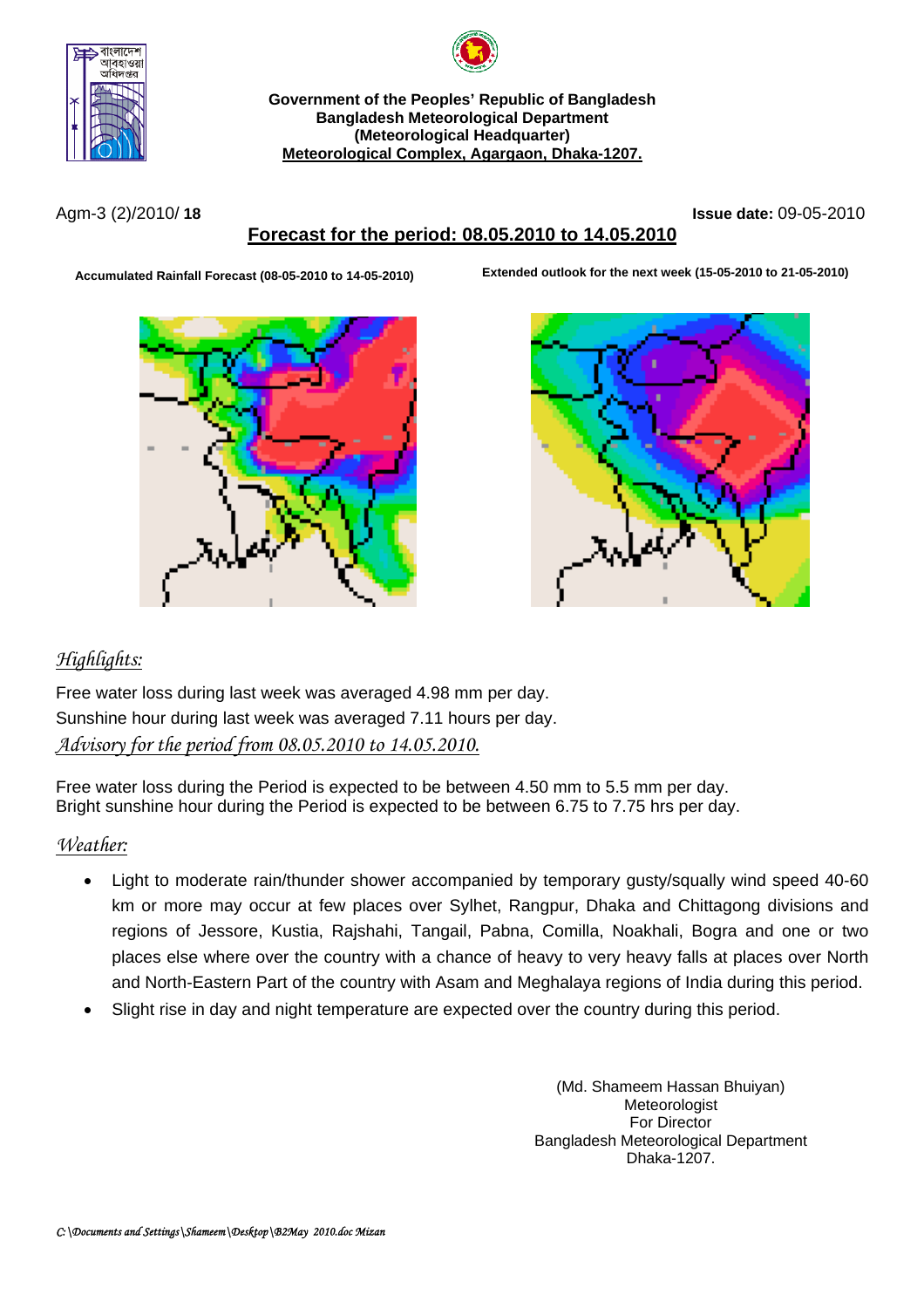### **Bengali Version**

### **Forecast for the period: 01.05.2010 to 07.05.2010**

**Accumulated Rainfall Forecast (07-05-2010 to 14-05-2010) Extended outlook for the next week (15-05-2010 to 21-05-2010)**





c**Ö**ub ̂eukó¨ mgnt-

MZ mßv‡n ev®úxfe‡bi ˆ`wbK Mo 4.98 wgtwgt wQj| MZ mßuh mhiKiY Kutji %ubK Nb 7.11 Nbu wQj

### **c~e©vfvmt- 08-05-2010 Bs †\_‡K 14-05-2010 Bs ch©š—|**

2010 Bs mtj i Gueğ gutmi G mg‡q ev®úxfe‡bi ^`ubK Mb gub wgtwgt †\_‡K wgtwgt \_vK‡Z cu‡i| 2010 Bs mtj i Gweÿ gytmi G mg‡q mßytni mh@KiYKvtj i ^`wbK Mo gvb NoUv†\_#K NoUv \_vK‡Z cv‡i|

**AvenvIqvt-**

- G mߢn wrtjU, iscý, XvKv I PÆMg wefwmn h‡kvi/Kxóqv, ivRkvnx, UvsMBj, cvebv, Kxyjy–†bvqvLyjx I eMyov AÂtji WOz WOz ~ "Who Ges t` #ki Ab^Î ` "GK ~ "Who No Unq 40-60 wKtwgt ev Avil AwaK ‡e#M ` gKv A\_ev S‡ov nvIgvm eyó / eRª eyó n‡Z cv‡i| †mB mt\_ ‡`#ki `@K <sup>-</sup>'vbmn Avmg/†gNvj‡qi cvnvox A‡j fvix n‡Z AwZ fvix el<sup>9</sup>Yi m¤**tebvita‡Q**
- G mßvtni w`tbi I ivtZi ZvcavÎv marbëens tctZ cvtil

(tayt kvaxa nvmb fBqv) Avenvil que` cwiPvj‡Ki c‡¶ evsju<sup>t</sup>k AvenuIqv Aun<sup>s</sup> Bi, XvKv-1207|